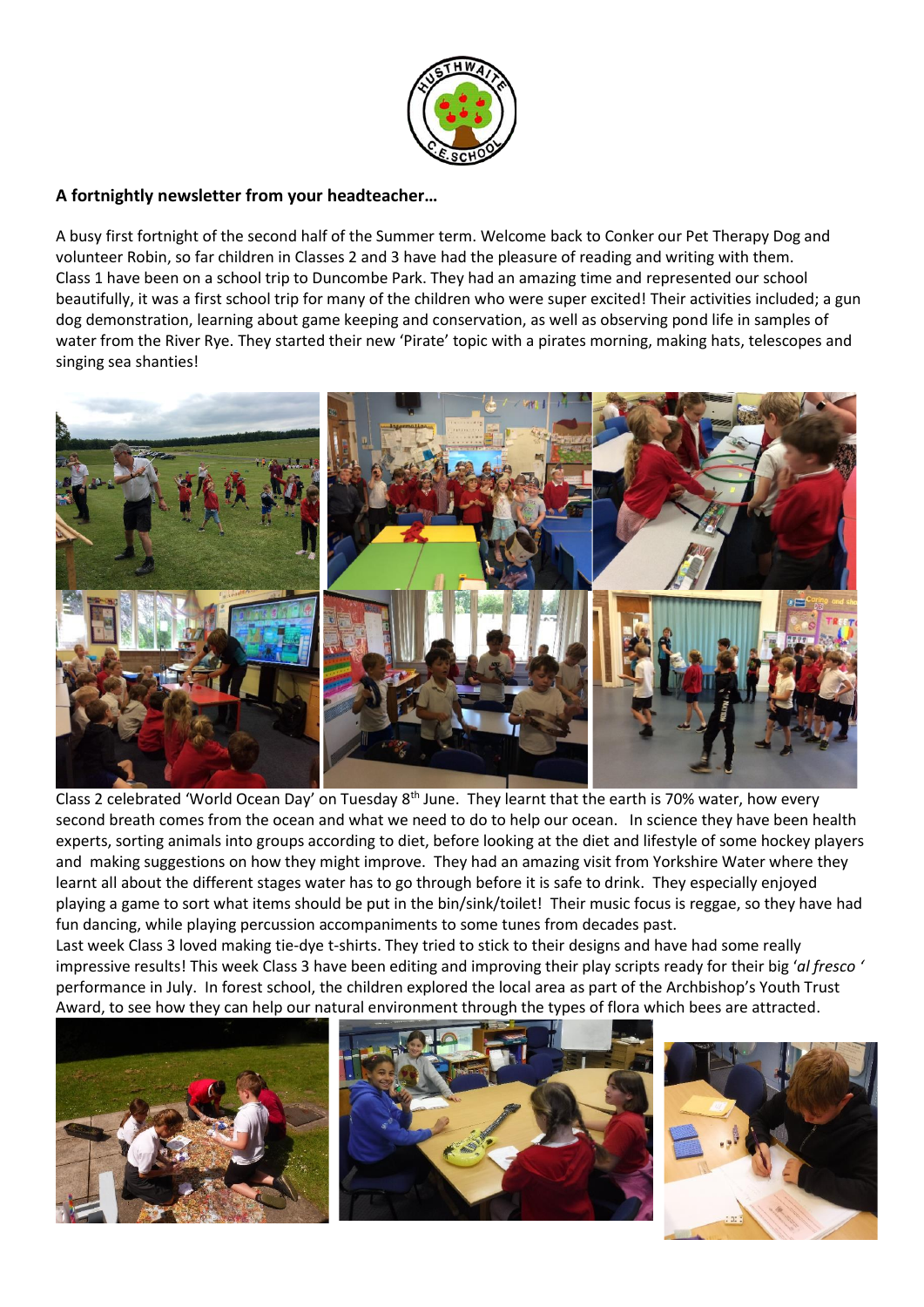| <b>Friday 11 June Awards</b> |
|------------------------------|
|------------------------------|

# **Class 1, Mrs Jackson.**

*Bird Award* – William A for making progress learning his letter sounds.

*Headteacher's stickers* – Sidney for taking part in his first ever Forest School session which he thoroughly enjoyed. *Handwriter of the week* – William H. William uses his left hand and is mastering how to hold his pencil and turn his book at an angle. This has really helped him with his writing.

# **Class 2, Miss Wilkie.**

*Bird Award* – Freddie. An amazing addition to the class, you have settled in so well and have already made lots of friends. Welcome to Husthwaite!

*Headteacher's stickers* – Isla for self-belief (she knows she can do it!) and Joseph for great listening and speedy answers.

*Handwriter of the week* – Jessica B has tried really hard to reduce the size of her writing and think carefully about her letter formation and the way in which she joins.

### **Class 3, Mr Chapman.**

*Bird Award* – Jess for working tremendously hard to master her understanding of multiplication methods including 4 digit by 2 digit numbers.

*Headteacher's sticker* – Charlie Hannah, our very own future long jump Olympian!

*Handwriter of the week* – Seb for trying his very best to write consistently cursive with an extended piece of writing 'without gravity' .

# **Friday 18 June Awards**

### **Class 1, Mrs Jackson.**

*Bird Award* – Eliza M for always being kind, considerate, helpful and reliable. Eliza always tries her best. *Headteacher's stickers* – George for settling into Class 1 so well and being so confident. Phoebe Lee for being helpful in class during our nursery transition and using her initiative.

*Handwriter of the week* – Niamh for her beautifully written story about the strange pirate ship.

### **Class 2, Miss Wilkie**

*Bird Award* – Daniel for being so sensible, mature and considerate this half term, you are definitely ready for Year 5!

*Headteacher's stickers* – Isabel for persevering, in everything! She has shown some amazing determination this week, keep it up!

*Handwriter of the week* – Lily for trying hard to use correct joins and present her work neatly.

### **Class 3, Mr Chapman.**

*Bird Award* – Charlie Harker for being fantastic and supportive when his friends needed him.

*Headteacher's sticker* – Freddie, Peter and George: in line with our assembly theme, perseverance, when tackling maths problems this week, they just kept going!

*Handwriter of the week* – Charlie Hannah for thinking not only about his handwriting but the presentation of his ideas across the curriculum.

I continue to host my Friday Celebration Zoom Assembly. This is an opportunity for all our classes / children in school, alongside you the parents/carers at home, to still be able to all come together at the end of the week to celebrate individual and group achievements. As always everyone is warmly invited.

#### Celebration Assembly invite . Miss Bennett is inviting you to a scheduled Zoom meeting. Topic: HUSTHWAITE Friday Celebration Assembly Time: 2pm Every week on Fri, until Jul 23, 2021, 6 occurrence(s) lease download and import the following iCalendar (.ics) files to your cale Weekly: https://us02web.zoom.us/meeting/tZYqdemtpjkqE9Gr8gyIwam5o4raUdAg6\_nR/ics?icsToken=98tyKuGqqTkqH9yXsBCCRpwQB4joc-\_xiHpfj\_p6jkfiGglEYw6jObZQM4d7Md-G Join Zoom Meeting https://us02web.zoom.us/j/82720582095?pwd=TmZOczNPT1g1WlRaYU04TVVhdllKdz09 Meeting ID: 827 2058 2095 Passcode: 743347

This half terms Collective Worship theme is Perseverance. Today your child will bring home a 'Home Values Sheet' to explore our theme even further at home should they wish too.

Our annual Summer term curriculum enrichment week is 'Health and Sports' week (28 June – 2 July). We have planned a number of exciting activities for the week including Sports Day. Please can your children come in school PE kit every day of that week.

Have a lovely weekend.